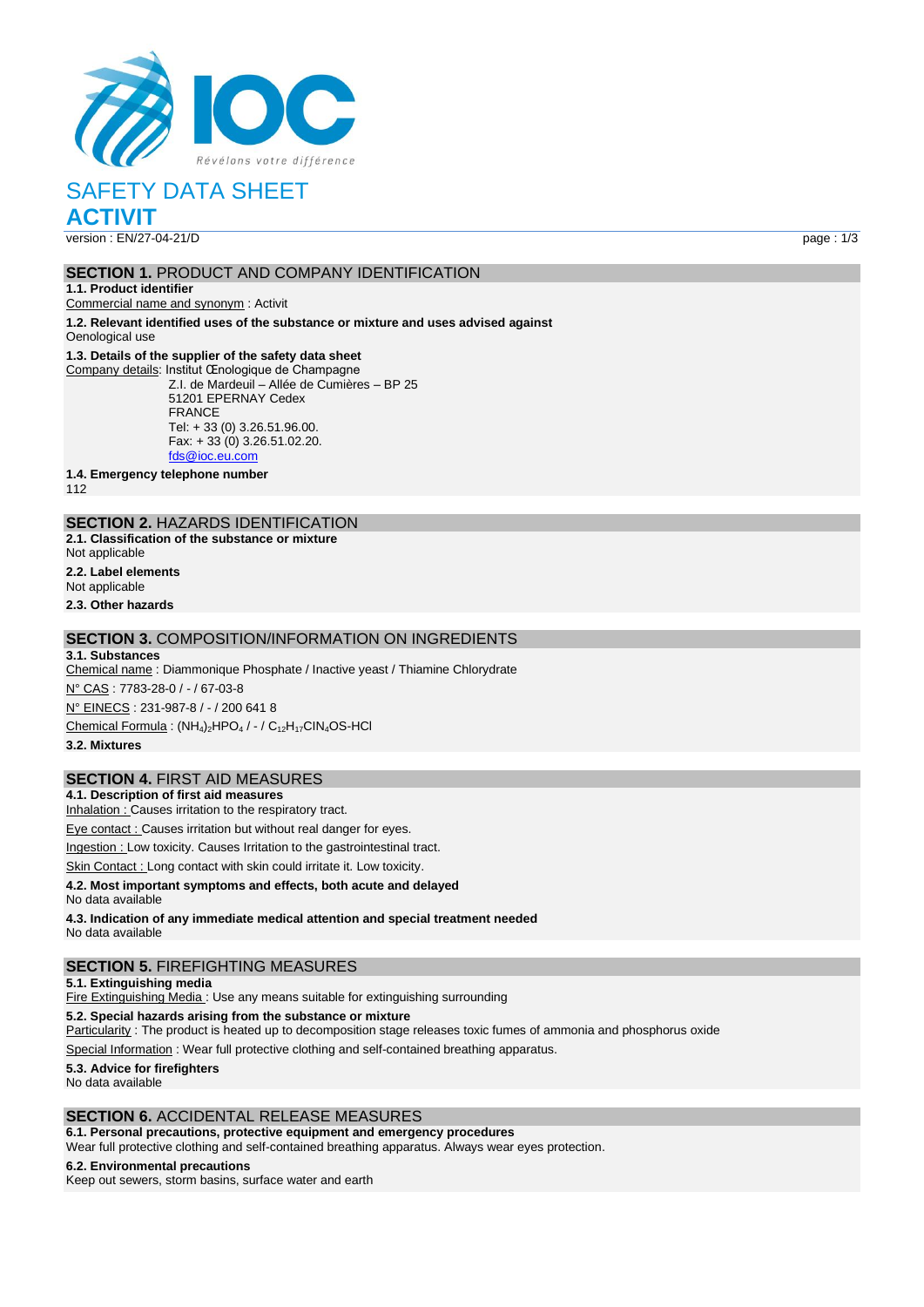

SAFETY DATA SHEET **ACTIVIT** version : EN/27-04-21/ D page : the contract of the contract of the contract of the contract of the contract of the contract of the contract of the contract of the contract of the contract of the contract of the contract of the contract of the c

**6.3. Methods and material for containment and cleaning up** Sweep and shovel the product in clean and dry garbage containers and cover

**6.4. Reference to other sections** See Section 13 for disposal of the substance  $page: 2/3$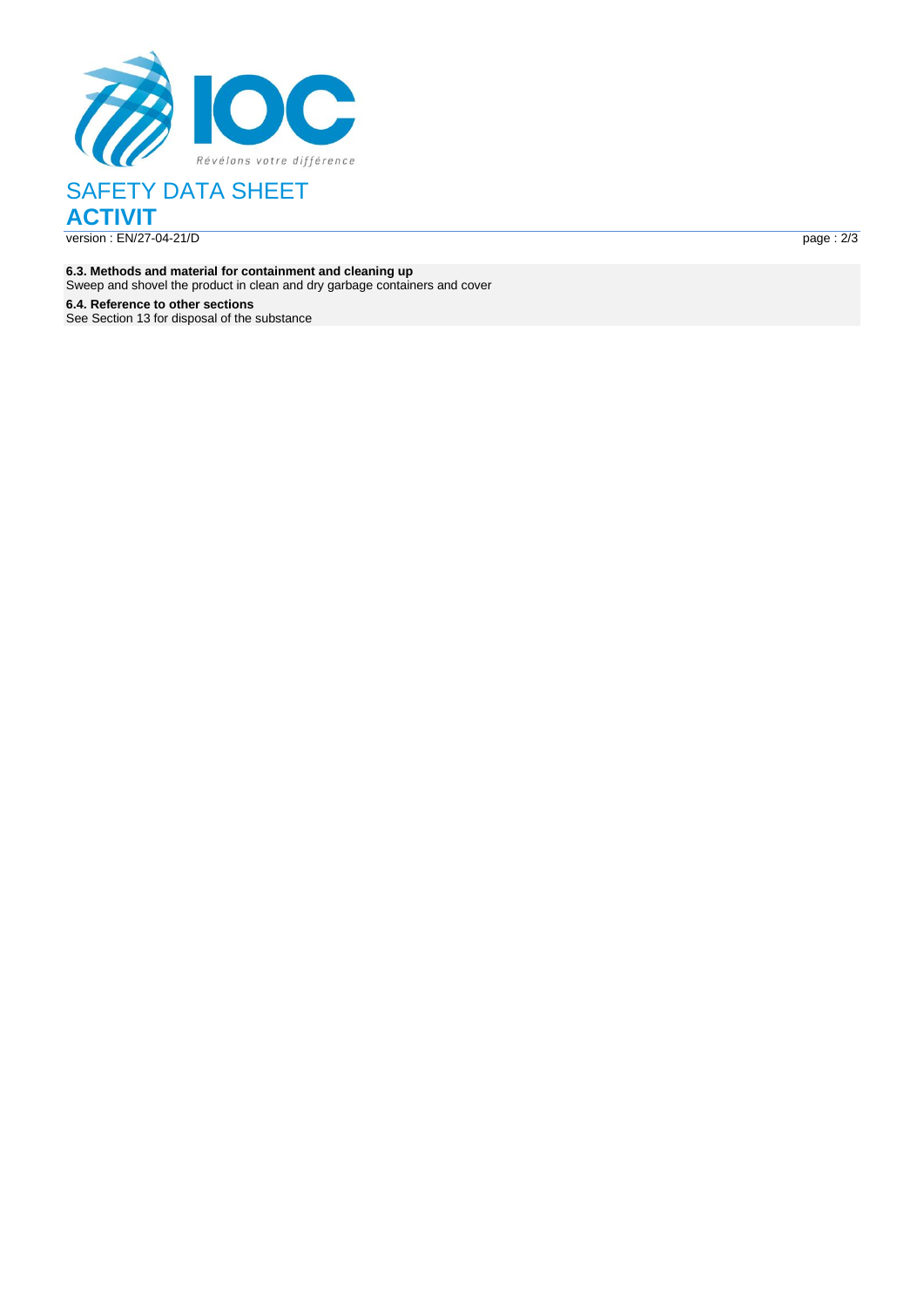

## SAFETY DATA SHEET

**ACTIVIT**

version : EN/27-04-21/D page : 3/3

## **SECTION 7.** HANDLING AND STORAGE

#### **7.1. Precautions for safe handling**

Avoid breathing dust. Preventing contact with eyes, skin or clothing. Wash toroughly after handling. Remove contaminated clothing and wash before reuse. The containers, even empty, trap residue and vapours. Always follow the advice of danger and manipulate containers as if they were.

#### **7.2. Conditions for safe storage, including any incompatibilities** Store in a cool, dry, ventilated place.

**7.3. Specific end use(s)**

## **SECTION 8.** EXPOSURE CONTROL / PERSONAL PROTECTION

**8.1. Control parameters** No data available.

#### **8.2. Exposure controls**

Ventilation System : Provide local mechanical ventilation able to maintain the dust emissions as low as possible.

**Breathing Protection: Breathing apparatus.** 

Hand protection : Wear rubber gloves.

**Eye Protection : Protective Eyewear** 

Skin Protection : Clothing protection with rubber boots.

### **SECTION 9.** PHYSICAL AND CHEMICAL PROPERTIES

## **9.1. Information on basic physical and chemical properties** Apperance : Crystals white anhydrous Odour : None Odour threshold : No data available pH : No data available Melting / freezing point : No data available Initial boiling point and boiling range : No data available Flash point : No data available Evaporation rate: No data available Flammability (solid, gas) : No data available Upper/lower flammability or explosive limits: No data available Vapour pressure : No data available Vapour density: No data available Relative density: No data available Solubility(ies); No data available Partition coefficient: n-octanol/water: No data available Auto-ignition temperature: No data available Decomposition temperature: > 100 ° C Viscosity : No data available Explosive properties: No data available Oxidising properties: No data available

**9.2. Other information**

## **SECTION 10.** STABILITY AND REACTIVITY

**10.1. Reactivity** None **10.2. Chemical stability** None **10.3. Possibility of hazardous reactions** None **10.4. Conditions to avoid** None **10.5. Incompatible materials**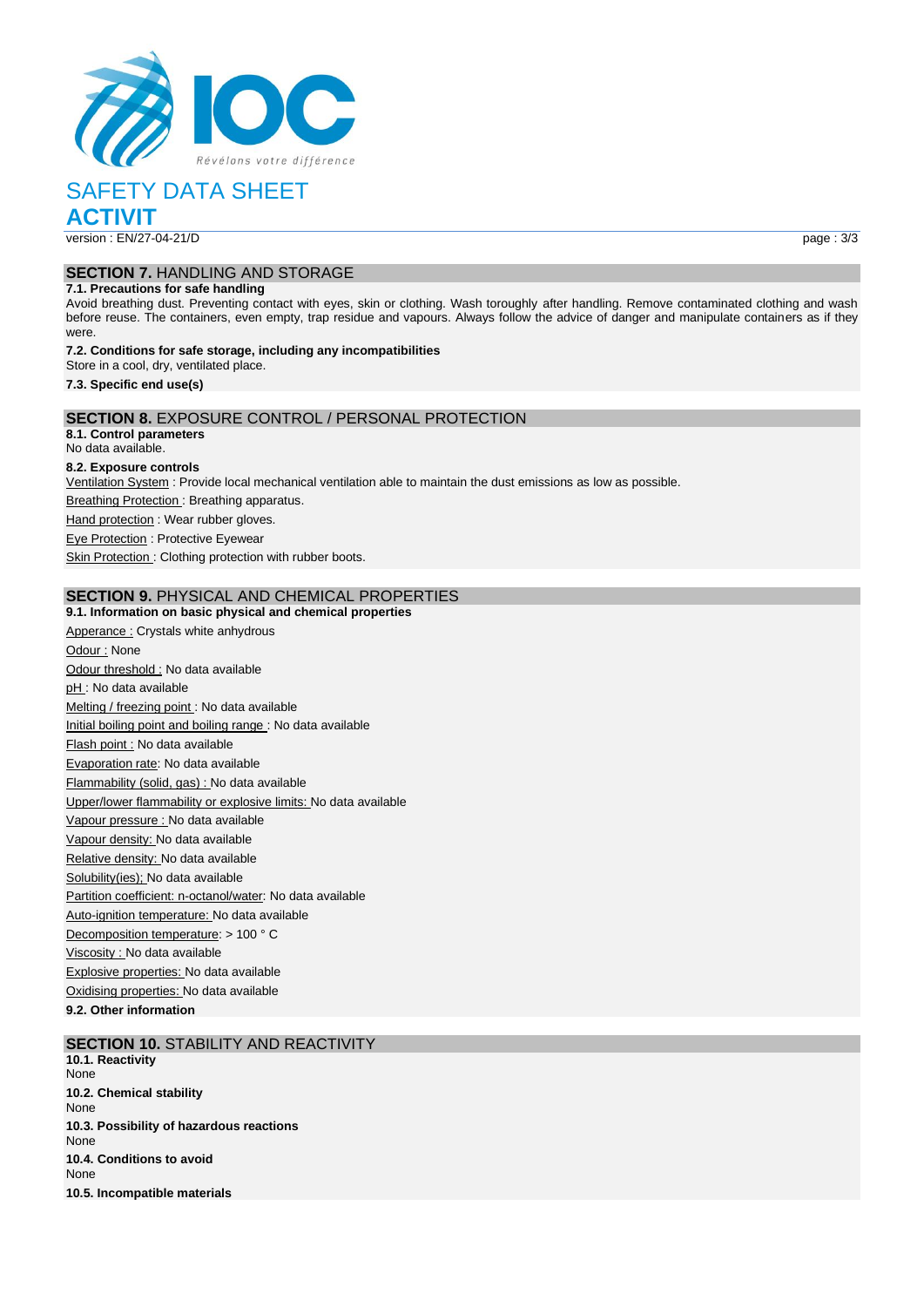

# SAFETY DATA SHEET **ACTIVIT**

version : EN/27-04-21/

D page : the contract of the contract of the contract of the contract of the contract of the contract of the contract of the contract of the contract of the contract of the contract of the contract of the contract of the c  $page: 4/3$ 

None **10.6. Hazardous decomposition products** None

**SECTION 11.** TOXICOLOGICAL INFORMATION

**11.1. Information on toxicological effects**

No toxicological effects .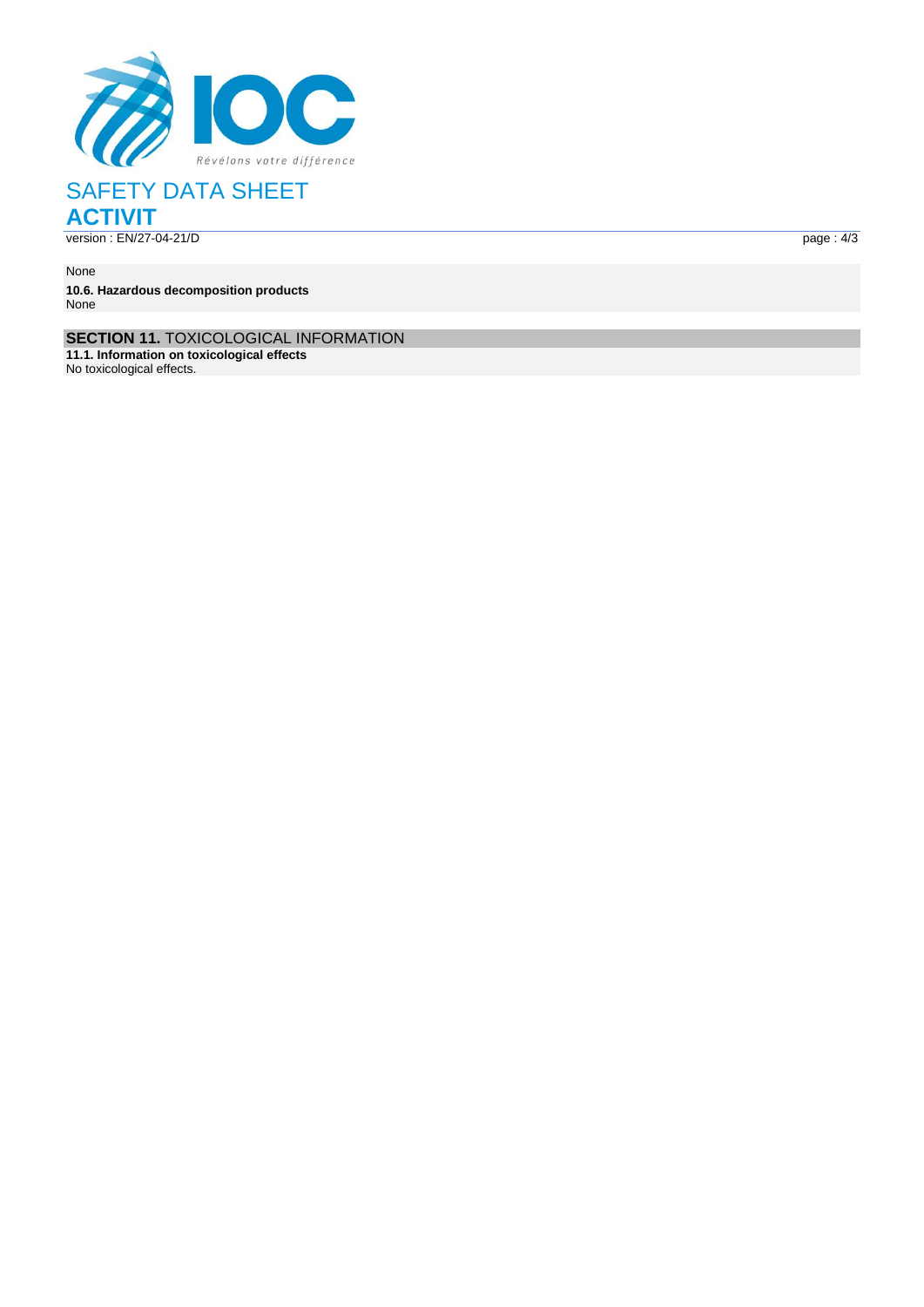

## SAFETY DATA SHEET **ACTIVIT**

version : EN/27-04-21/D page : 5/3

#### **SECTION 12.** ECOLOGICAL INFORMATION

**12.1. Toxicity** No data available **12.2. Persistence and degradability** Inactivated vinification yeasts are 100% biodegradable. **12.3. Bioaccumulative potential** No data available **12.4. Mobility in soil** No data available

**12.5. Results of PBT and vPvB assessment** No data available

**12.6. Other adverse effects** No data available

**SECTION 13.** DISPOSAL CONSIDERATIONS **13.1. Waste treatment methods** No disposal risk

### **SECTION 14.** TRANSPORT INFORMATION

**14.1. UN number** No specific safety measure. **14.2. UN proper shipping name** No data available

**14.3. Transport hazard class(es)** No data available **14.4. Packing group** No data available

**14.5. Environmental hazards** No data available

**14.6. Special precautions for user** No data available

**14.7. Transport in bulk according to Annex II of MARPOL 73/78 and the IBC Code** No data available

#### **SECTION 15.** REGULATORY INFORMATION

**15.1. Safety, health and environmental regulations/legislation specific for the substance or mixture** Product not concerned by labelling of hazardous products.

#### **15.2. Chemical safety assessment** Product not concerned by labelling of hazardous products

#### **SECTION 16.** OTHER INFORMATION

"DISCLAIMER OF LIABILITY: The information in this document was obtained from sources which we believe to be reliable. However, the information is provided without any warranty, express or implied, regarding its correctness. The conditions or methods of handling, storage, use